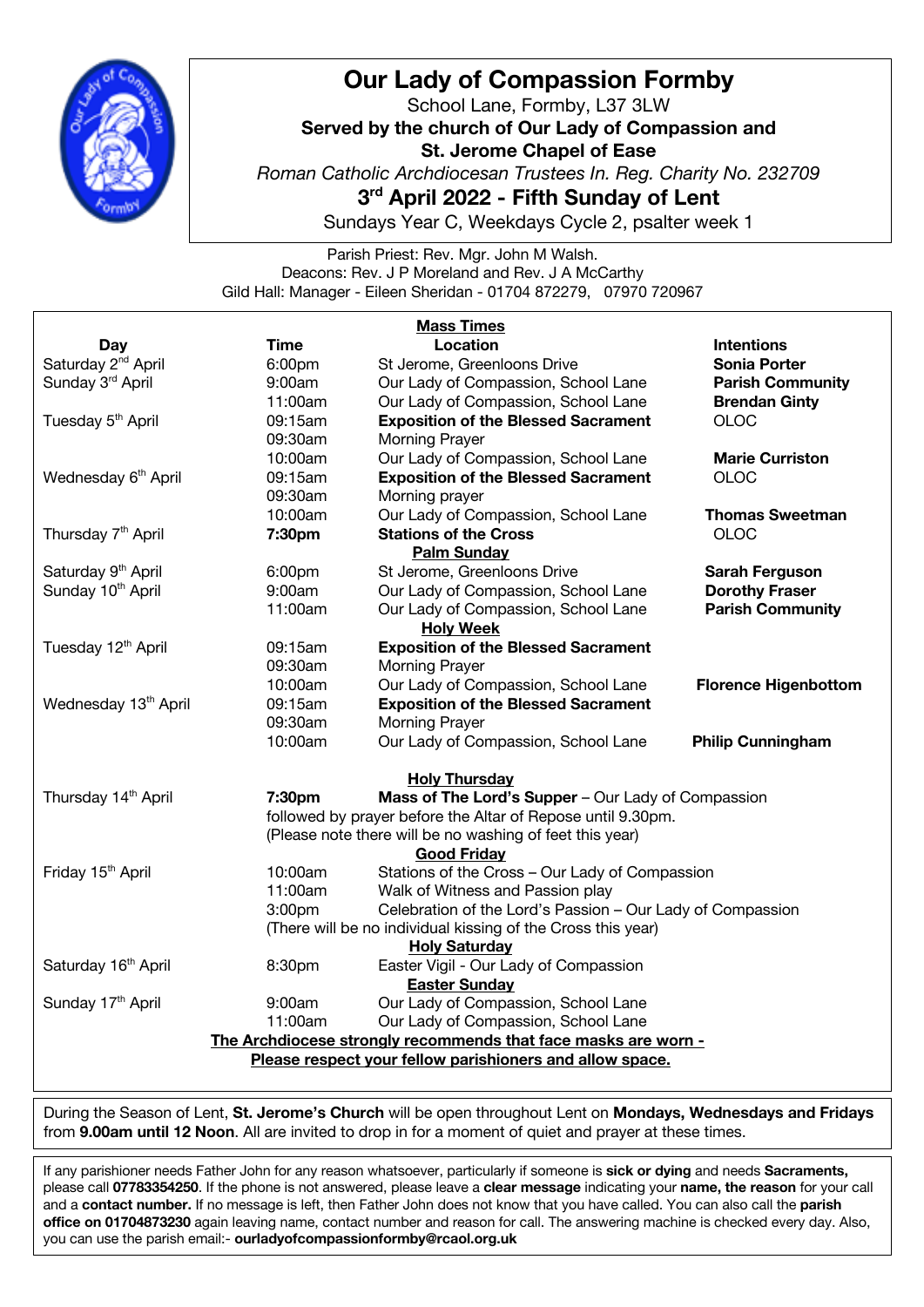**Please pray for the lately Dead,** including Edna CALLAGHAN and for all of their families. **And let us pray for those who are sick** including Peter WEBSTER, Catherine LAMB, Charles MILLS, Teresa CAMPBELL, Mike THOMPSON, Maureen PRITCHARD, Eddy CONNOLLY, Alison BOTTERILL, Stephanie HARRISON, Ellen I'ANSON, Jim McAULEY, Ann LONG and Ged CUNNINGHAM

**Baptisms:** Daniel John MURT, Amelia Jayne HARRIS and Eric Henry CAMPBELL became one with Christ and Christ one with them these last two weeks. We welcome them to our church and I ask that you pray for them and their families.

**Thoughts of Pope Francis:-** Christ chose the most difficult way possible: the cross. So that no one on earth should ever be so desperate as not to be able to find him, even there, in the midst of anguish, darkness, abandonment, the scandal of his or her own misery and mistakes. There, to the very place we think God cannot be present, there he came.

## **Parish Notices**

**Offertory Envelopes:** Please remember to collect your box of offertory envelopes that are available in the Greenloons Drive porch of St. Jerome's church and outside of the meeting room at Our Lady of Compassion church.

**Activity Centre:** For the past two years, the Activity Centre has been closed. Recently, the building underwent a survey to determine its condition. A number of minor issues were found, mostly relating to health and safety. The diocese raised the question about its future use. Previous to the pandemic, the centre was hired to a number of different groups. But it is clear that the parish needs a facility for its own groups, and also needs the option to have a base to reach out to the wider community.

The diocese will now compile its report on the work that needs to be done, look at the costs, and engage the contractors. In the meantime, I have now asked that the centre, once restored, be used as a parish meeting facility. It will be offered as an alternative venue to the Gild Hall. We have no firm date for its opening, but the hope is that everything will be complete by the summer. I will keep you updated on the progress.

To reflect the new usage of the centre, it seems appropriate to look for a new name for the building to reflect its new relationship with the parish. A competition will be launched in our two primary schools to ask our children to find a new name and a new logo for the building. There will be a prize offered to the successful pupil, and the new name and logo will appear on the new sign on the building. More details about the competition will be announced after Easter. Watch this space for updates on this project.

**St. Jerome's Hall:** After two years of closure, St. Jerome's Hall will reopen in May. It will be offered for general hire and more details will be published in the coming weeks.

**Confirmations 2022:-** The celebration of the Sacrament of Confirmation will take place later this year across all the deaneries of the Archdiocese. The dates and times are still to be confirmed. All those in Year 9 and above are eligible to receive the Sacrament. At this stage, we are asking for the names of all those who would like to receive the Sacrament. Please send the information by email to the parish email address as soon as possible, so that we can compile a list of those interested.

**First Holy Communions 2022:-** Our congratulations go to the 70 children from Our Lady's School, and other schools, who received the Sacrament of Reconciliation for the first time in Our Lady's church this past week. Arrangements are being made for all the children at St. Jerome's school who have not already done so, to receive the Sacrament of Reconciliation in the next few weeks.

The First Holy Communion dates for the children of our two schools this year, are as follows;

**Our Lady's School** on Saturday, **7th May at 10.00am** in Our Lady's church.

**St. Jerome's School** on Saturday, **14th May at 10.00am** in St. Jerome's church.

If there are any parents in the parish whose children attend other schools and who wish their children to receive their first reconciliation and holy communion, will they please contact Father John as soon as possible. The children must be in Year 4 or above.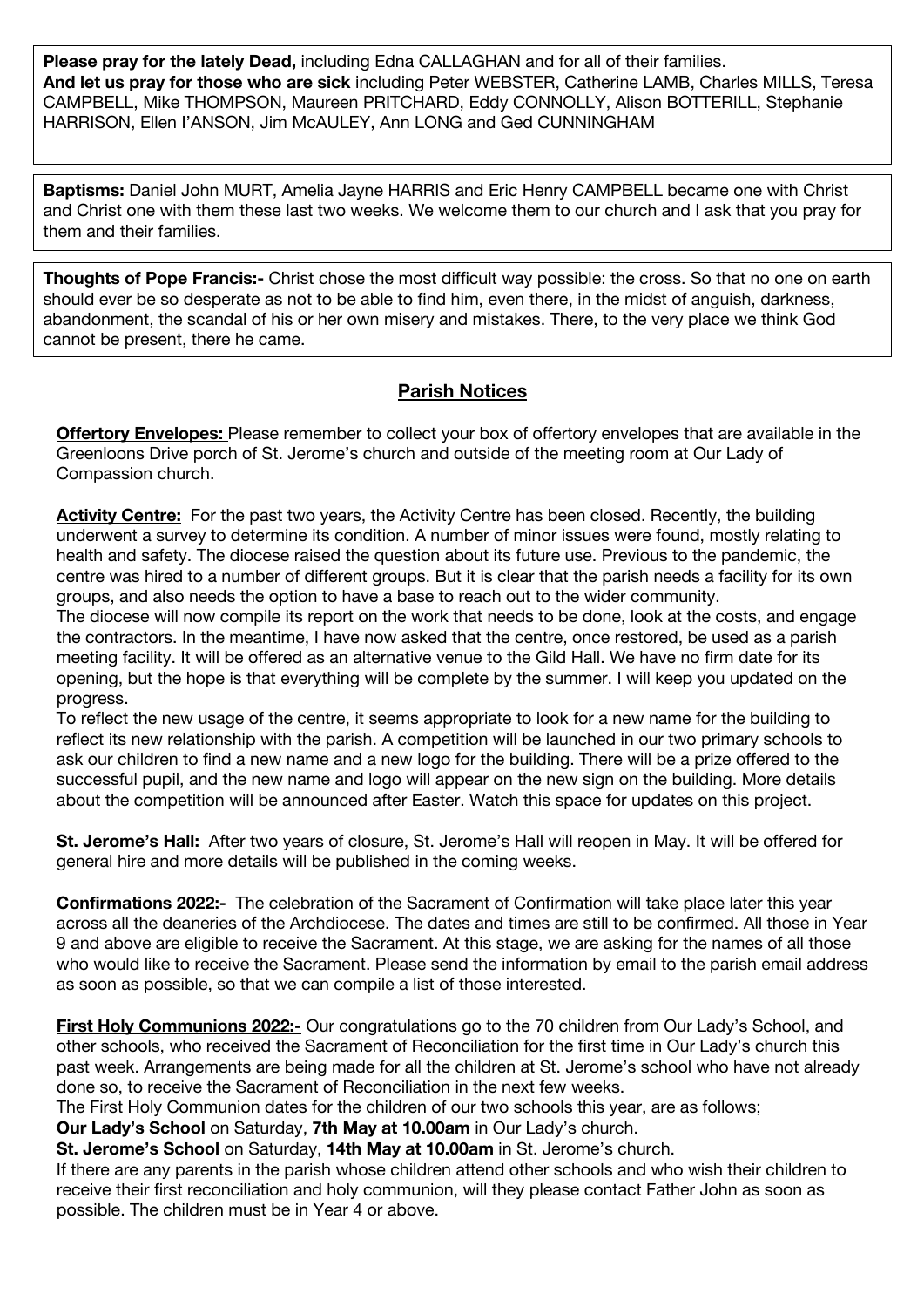**Justice and Peace** *Gigantic* **Easter Monday Raffle for Ukraine:** Over the last few weeks you have given us chocolates, bottles, biscuits, smellies and other interesting things. You also gave us hampers, baskets and gift bags to put everything in. We now have a *gigantic* Raffle, of 69 very attractive prizes, to be drawn on Easter Monday. Today is the *very last day* for you to pick up an extra Raffle envelope. Spare envelopes are available on the tables in the porches as you go out today. Don't forget to put a name and phone number on the envelope and get it back to the basket in church *no later than Easter Sunday.* If you won't be here over Easter, envelopes can be put through the door of 28 Bushbys Lane. The weekend after Easter, we will publish a final total of how much was raised, and also the names of the prizewinners. In the meantime, all our donations will go immediately to Cafod specifically for Ukraine, where they will help to support very many desperate, bombed-out families. Thank you for your prayers and your great generosity to these suffering people, and may God bless you and your family with his love this Easter.

**Divine Mercy Service 2022: Sunday 24th April 2022** is the Feast of the Divine Mercy and we are delighted that we are once again able to hold a Divine Mercy Service on this day at Our Lady of Compassion Church. The service itself will start at **3pm** and is expected to last just under an hour. It will also be live streamed. (Please note that this is a service, not a Mass. Masses will be said at the usual times on this day.) The Sacrament of Reconciliation will be available during the service. The institution of this feast was requested by Jesus in 1931 via **Sister Faustina Kowalska**, a Polish nun who was canonised by **Pope John Paul II** on this feast day in the year 2000. Jesus himself attached an **extraordinary promise** to this feast telling Saint Faustina, *"The soul that will go to confession and receive Holy Communion shall obtain complete forgiveness of sins and punishment."* In effect, **on Divine Mercy Sunday** He is offering us the chance to **wipe the slate clean and begin our spiritual lives afresh**. We would love to invite you to **share in this amazing grace**. The Feast of Divine Mercy is preceded by a special **Novena** (beginning on **Good Friday**) in which you are invited to participate **(at home). You can find the Divine Mercy Novena online. If you don't have access to the internet you can** pick up a **prayer leaflet** from church on **Palm Sunday**. If you would like to find out more about **St Faustina** and the **Feast of Divine Mercy**, why not read her diary which is entitled, **"Divine Mercy in My Soul"** by **Blessed Sister M. Faustina Kowalska**? For further information, please contact Jen Foster on 834712.

**Our Lady's Fell Walkers:** Our two walks this month are from West Kirby, the A walk , a faster longer walk is 10.5 miles and the B, a slower walk is 7.5 miles, both are flat. The A Walk will start at Hadlow Station having coffee/toast prior to the walk. The B walk will stay on the coach, then drive to Parkgates where they will stop for tea/toast before starting their walk.

We will be walking along the Wirral Trail between West Kirby and Hadlow Station (Willaston), which follows the route of the disused West Kirby to Hooton railway adjacent to the Dee Coastline, so weather permitting, there should be great views. Hadlow Road is the only remaining station building along the line and is now a Grade 11 listed building.

We are a friendly group and everyone is welcome, including non-walking partners who would like to visit our destination whilst their other half enjoys the walk. The coach leaves from the corner of School Lane and Church Road at 8 a.m. and you can book your place by ringing 01704 878548. There is always a stop for coffee/tea/bacon barms etc., on the way out and time after the walk to visit local cafes, shops and pubs. Please wear weather appropriate clothing and boots and bring a packed lunch. Sticks are also handy if you have them, especially in wintry conditions".

**The Newman Society:** We invite you to our next talk on **Thursday April 21<sup>st</sup>**. Our talk follows on appropriately from our recent talk on Gerard Manley Hopkins, which covered his Lydiate connections. **Our subject on April 21st is The Catholic Country House**, and our speaker is **Roger Mitchell**. Roger has an MA in country house studies, and has lectured internationally on this subject for The Arts Society. **Venue is St. Helen's Parish Centre at 7.30p.m**.